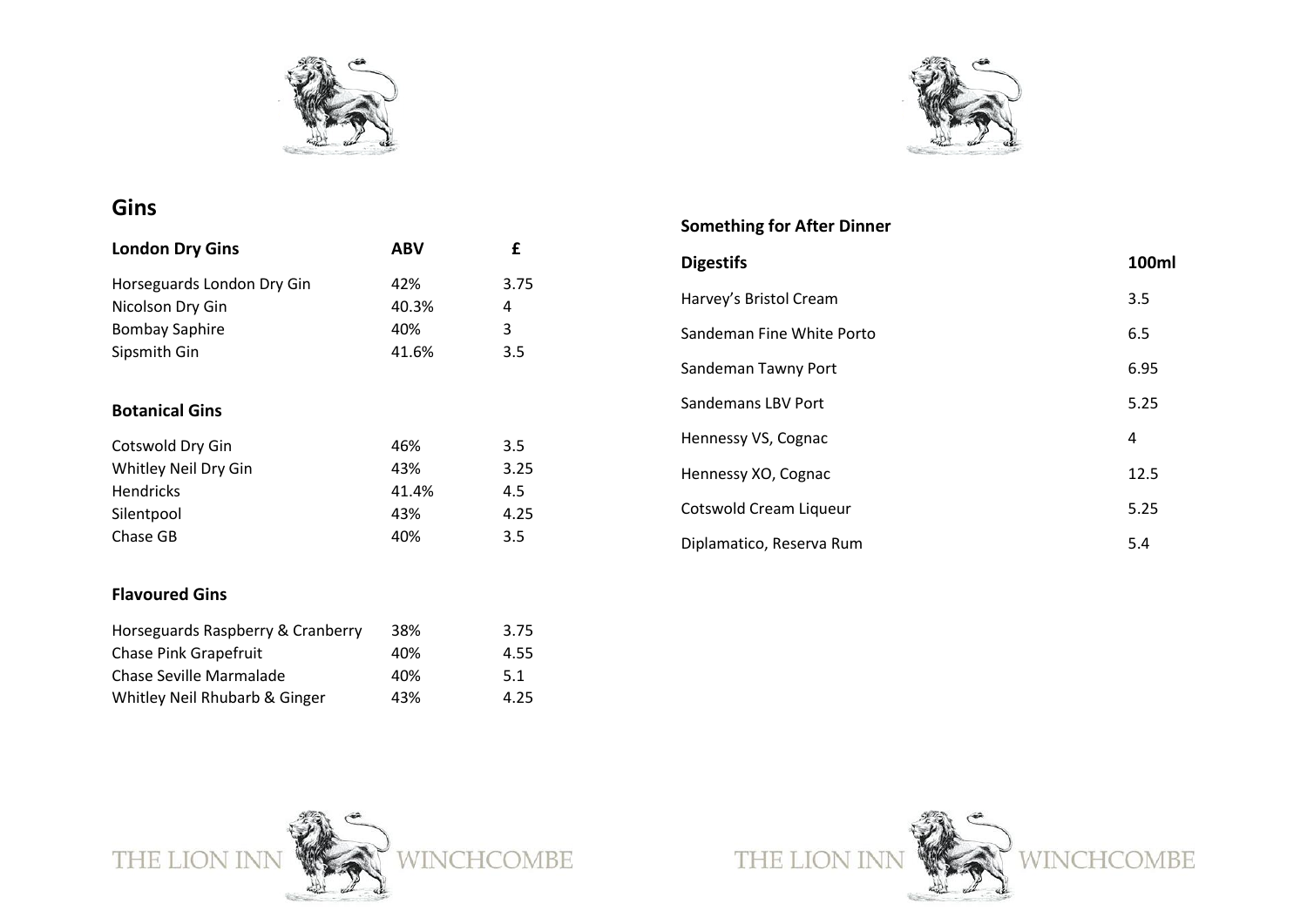

# **Draught**

| <b>Soft Drinks</b>                     |       | £              | DIAUKIIL                          |            |              |
|----------------------------------------|-------|----------------|-----------------------------------|------------|--------------|
|                                        |       |                | <b>Draught Lager</b>              | <b>ABV</b> | $\mathbf{f}$ |
| Coca Cola                              | 330ml | 2.95           | Wye Valley 1985                   | 4.5%       | 4.75         |
| Original or Diet                       |       |                | <b>Birra Morretti</b>             | 4.6%       | 5.40         |
| <b>Frobishers Fruit Juices</b>         | 330ml | 3              | Freedom Lager                     | 4%         | 4.5          |
| Apple & Mango or Apple & Raspberry     |       |                | <b>Draught Beer</b>               |            |              |
| Nix & Kix Mango & Ginger               | 250ml | 2.95           | Lagunitas IPA                     | 5.5%       | 5.95         |
| Mango & Ginger or Cucumber & Mint      |       |                | Beavertown Neck Oil               | 4.3%       | 5.9          |
|                                        |       |                | <b>Brixton Pale Ale</b>           | 4.2%       | 5.9          |
|                                        |       |                | Guiness                           | 4.2%       | 5.35         |
| <b>Cawston Press Sparkling Apple</b>   | 330ml | 2.65           | <b>Draught Cider</b>              |            |              |
| Large Belu Still & Sparkling           | 750ml | 3.7            | <b>Orchard Thieves</b>            | 4.5%       | 4.55         |
| Small Belu Still & Sparkling           | 330ml | $\overline{2}$ | <b>Real Ales</b>                  |            |              |
| Cawston Kids Juice Box Apple & Pear    |       | $\overline{2}$ | <b>Butty Bach</b>                 | 4.5%       | 4.25         |
|                                        |       |                | <b>Prescott Hill Climb</b>        | 3.8%       | 4.15         |
| Double Dutch Tonic                     | 200ml | 2.1            | <b>Prescott Chequered Flag</b>    | 4.2%       | 4.1          |
| Double Dutch Basil & Pomegranate Tonic | 200ml | 2.1            | <b>Bottled Beers &amp; Ciders</b> |            |              |
|                                        |       | 2.1            | Sol                               | 4.2%       | 3.65         |
| Double Dutch Ginger Beer               | 200ml |                | Heineken                          | 5%         | 3.95         |
| Double Dutch Ginger Ale                | 200ml | 2.1            | Old Mout Kiwi & Lime              | 4%         | 5.5          |
|                                        |       |                | Old Mout Berries & Cherries       | 4%         | 5.5          |
| Eager Juices                           | 250ml | 2.5            | Heineken Zero                     | 0.05%      | 3.25         |



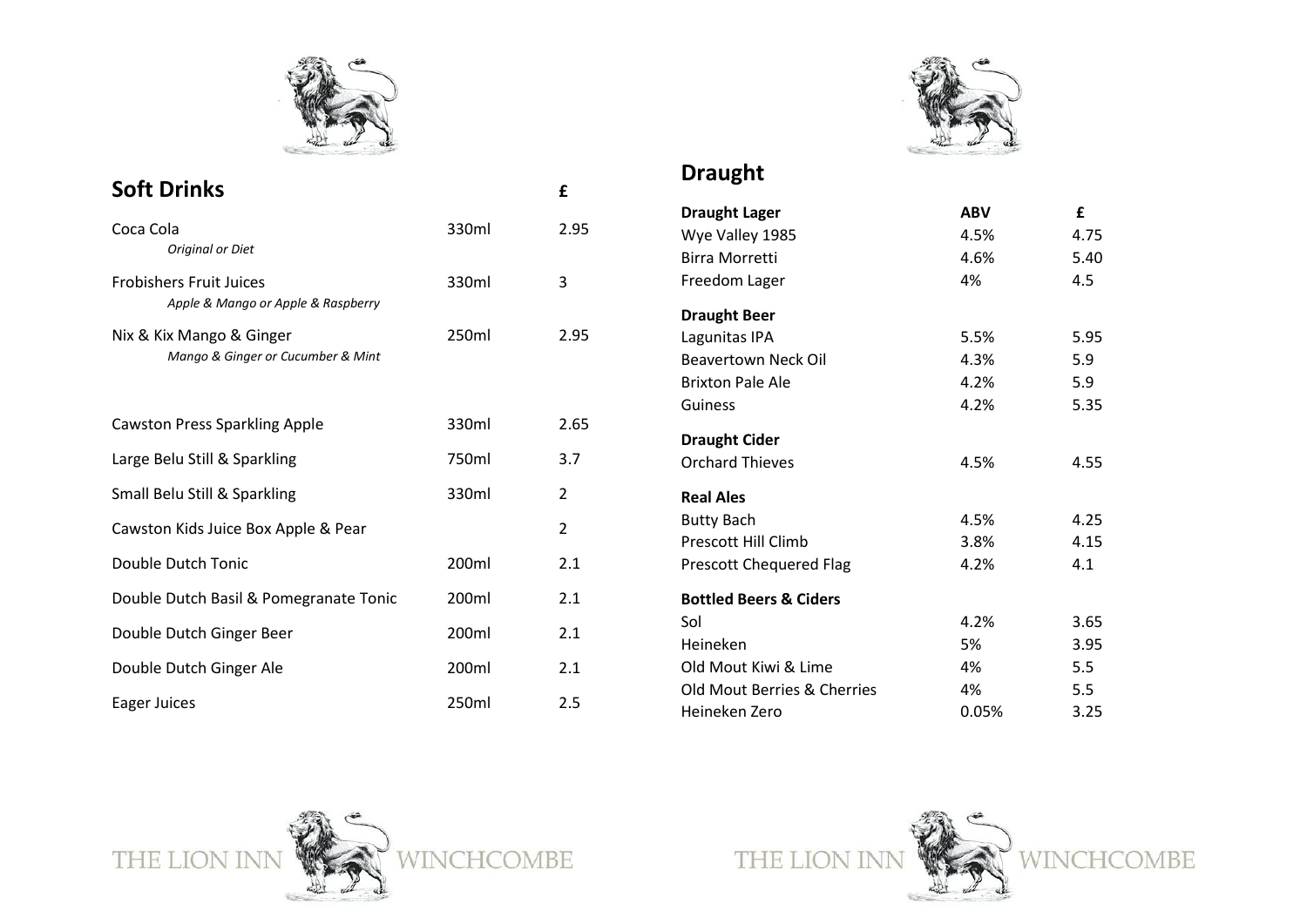



| <b>Red Wines</b>                                                                                                                                              | 175 / 250 / btl                                                                        |  |
|---------------------------------------------------------------------------------------------------------------------------------------------------------------|----------------------------------------------------------------------------------------|--|
| Rometta Sangiovese, Italy<br>Montes Merlot, Chile<br>Kaiken Malbec, Argentina<br>Les Mougeottes Pinot Noir, France<br>Bordeaux, Chateau De Fontenille, France | 5.1 / 7.2 / 21<br>7.15 / 10.2 / 30<br>7.9/11.2/32<br>7.45 / 10.6 / 31<br>9.2 / 13 / 39 |  |
|                                                                                                                                                               | <b>Bottle</b>                                                                          |  |
| Ponte Pietra, Merlot, Corvina, Italy                                                                                                                          | 25                                                                                     |  |
| Les Terres Du Roy Cotes du Rhone, France                                                                                                                      | 33                                                                                     |  |
| Willunga Grenache, Australia 2014                                                                                                                             | 35                                                                                     |  |
| Moulin Des Chenes, Lirac, France                                                                                                                              | 37                                                                                     |  |
| Spice Route, Pinotage, South Africa                                                                                                                           | 38                                                                                     |  |
| Trinity Hill Pinot Noir, New Zealand 2017                                                                                                                     | 45                                                                                     |  |
| Izadi Rioja, Spain                                                                                                                                            | 36                                                                                     |  |
| Crozes-Hermitage, Maison des Alexandrins, France                                                                                                              | 45                                                                                     |  |
| Château La Courolle, Montage Saint-Emilion, France                                                                                                            | 40                                                                                     |  |
| Château Macquin, Saint-georges, France                                                                                                                        | 42                                                                                     |  |
| G.D. Vajra Barolo, Le Able, Piemonte, 2017                                                                                                                    | 59                                                                                     |  |
| L'Hospitalet Gazin, Pomerol, Bordeaux, 2015                                                                                                                   | 62                                                                                     |  |
| Gevrey-Chambertin, Rhone Valley 2017                                                                                                                          | 65                                                                                     |  |
| Château La Grave Pomerol, Bordeaux, 2011                                                                                                                      | 70                                                                                     |  |

THE I